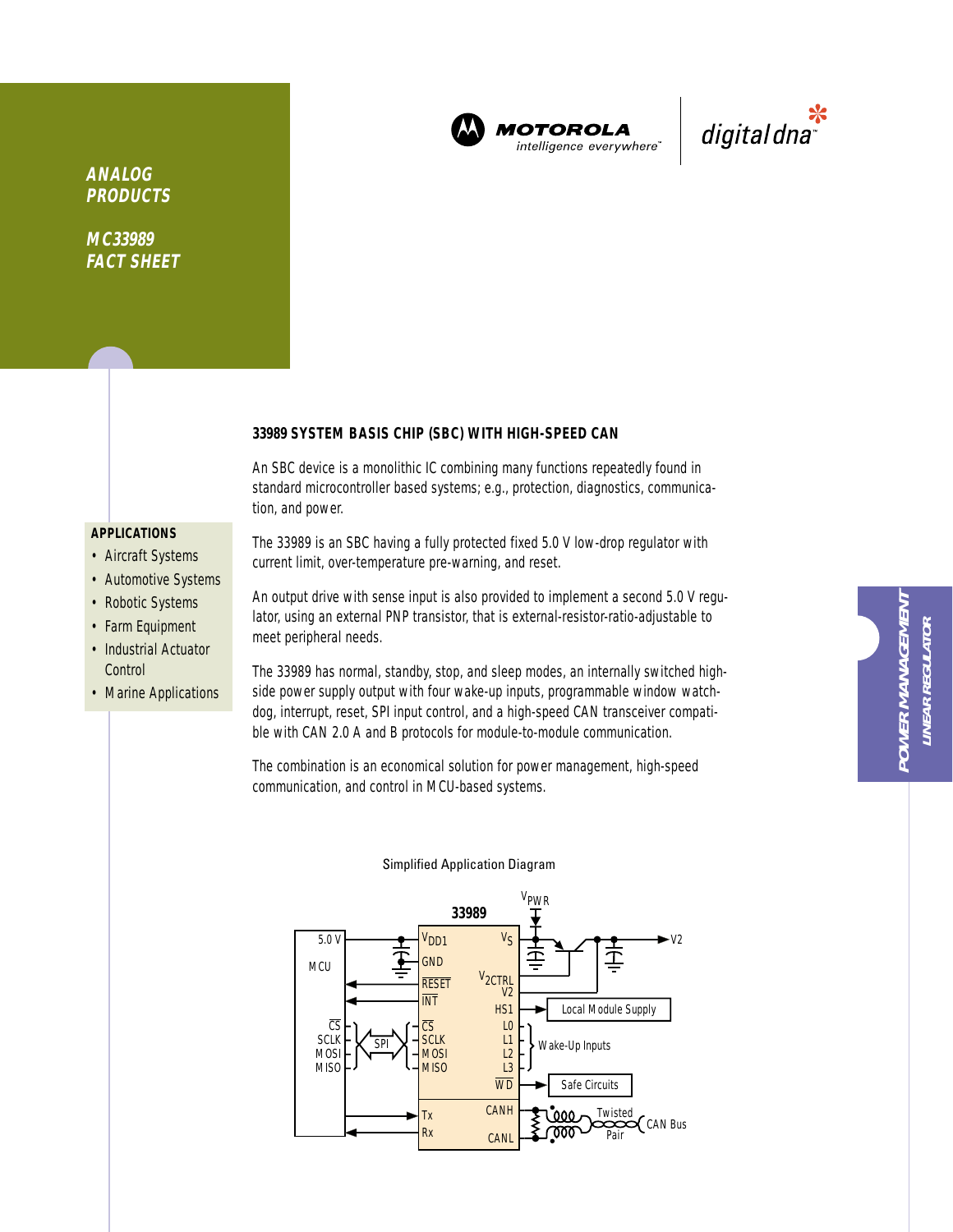# **FEATURES**

- Low-drop voltage regulator with current-limiting, over-temperature pre-warning, and output monitoring with reset
- Adjustable external series pass PNP regulator
- Normal, standby, stop, and sleep modes with 60 to 130 µA sleep and stop mode current (configuration dependent)
- High-speed 1.0 MB/s CAN interface compatible with CAN 2.0 A and B protocols, with specific CAN pattern wake-up
- 150 mA switched  $V<sub>BAT</sub>$  output for control of external circuitry
- Four external wake-up inputs, associated with VBAT
- V<sub>BAT</sub> monitoring and failure detection
- 40 V transient survivability
- Software programmable watchdog window, interrupt, and reset
- Multiple wake-up modes: CAN, wake-up inputs, internal device timer, and CSB (stop mode) via MCU
- Additional devices available for comparison in Analog Selector Guide SG1002/D

#### **CUSTOMER BENEFITS**

- Provides complete MCU power management solution with few components
- CAN and SPI interface
- Internal wake-up and watchdog function
- Motorola offers a complete line of compatible system basis chips with transceivers
- Simple system design with direct interfacing to a microprocessor
- Reduced PC board space resulting in enhanced application reliability
- Economical solution with an optimized performance/cost ratio
- Simplified MCU power supply design with internal safety features and output voltage supervisory circuits

| Performance                      | <b>Typical Values</b>                                         |
|----------------------------------|---------------------------------------------------------------|
| <b>Operating Voltage</b>         | $5.5 - 27V$                                                   |
| Data Rate                        | $1.0$ MB/s                                                    |
| Internal 5.0 V Reg               | 200 mA                                                        |
| <b>External 5.0 V Series Reg</b> | <b>User Defined</b>                                           |
| Sleep & Stop Current             | 60/120 µA                                                     |
| Operating Temp                   | $-40^{\circ}$ C $\leq$ T <sub>A</sub> $\leq$ 125 $^{\circ}$ C |
|                                  |                                                               |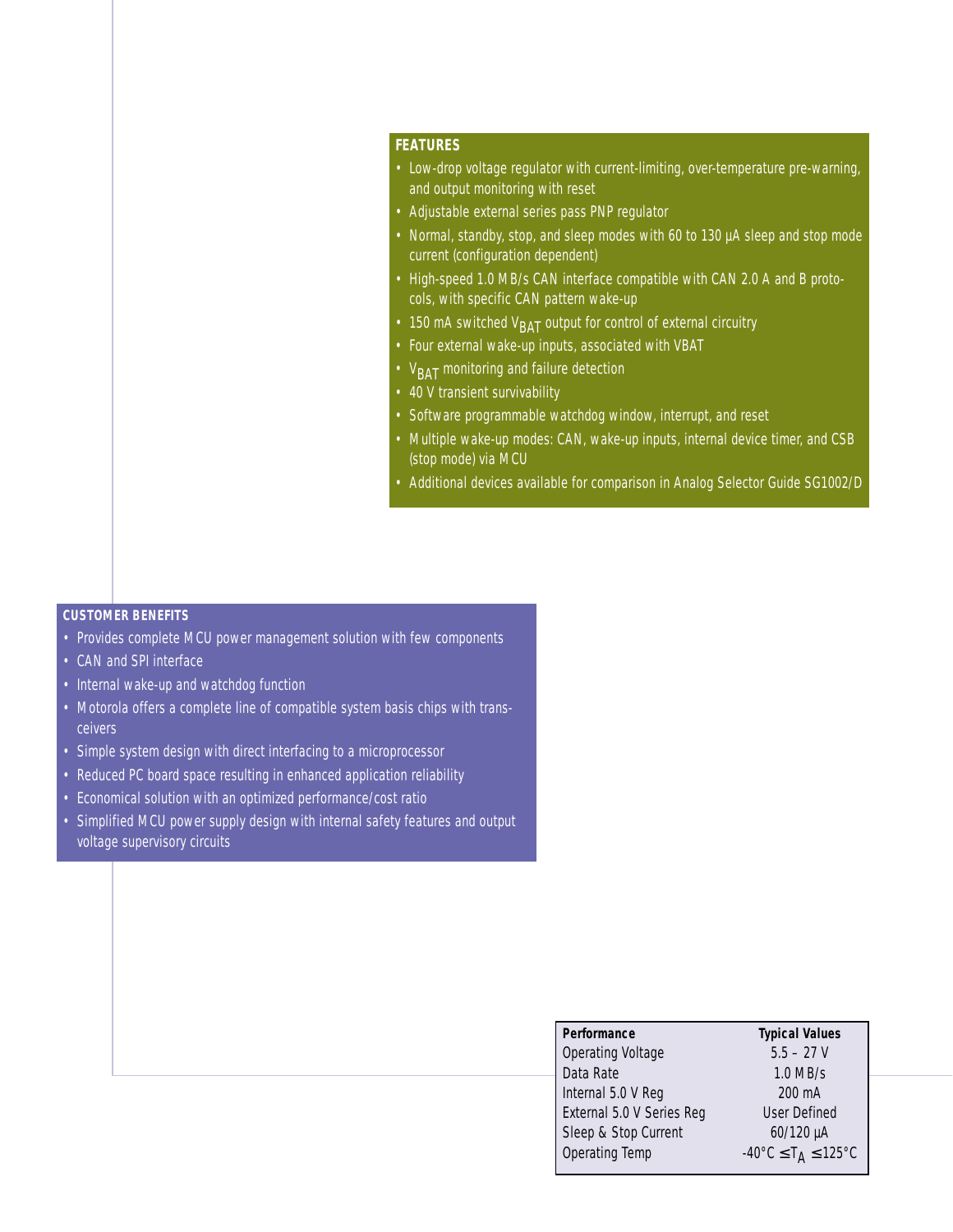#### 33989 Internal Block Diagram



| <b>Protection</b>               | <b>Detect</b> | Limiting | <b>Shut</b><br>Down | <b>Status</b><br><b>Reporting</b> |  |
|---------------------------------|---------------|----------|---------------------|-----------------------------------|--|
| $V1$ :                          |               |          |                     |                                   |  |
| <b>Under Voltage</b>            |               |          |                     |                                   |  |
| Over Temperature                |               |          |                     |                                   |  |
| Over Current                    |               |          |                     |                                   |  |
| <b>Short Circuit</b>            |               |          |                     |                                   |  |
| $V2$ :                          |               |          |                     |                                   |  |
| <b>Under Voltage</b>            |               |          |                     |                                   |  |
| HS1:                            |               |          |                     |                                   |  |
| Over Temperature                |               |          |                     |                                   |  |
| Over Current                    |               |          |                     |                                   |  |
| <b>CAN Bus Failure:</b>         |               |          |                     |                                   |  |
| <b>H&amp;L Over Current</b>     |               |          |                     |                                   |  |
| <b>H&amp;L Over Temperature</b> |               |          |                     |                                   |  |
| Supply Line:                    |               |          |                     |                                   |  |
| <b>Under Voltage</b>            |               |          |                     |                                   |  |
| <b>Disconnect</b>               |               |          |                     |                                   |  |